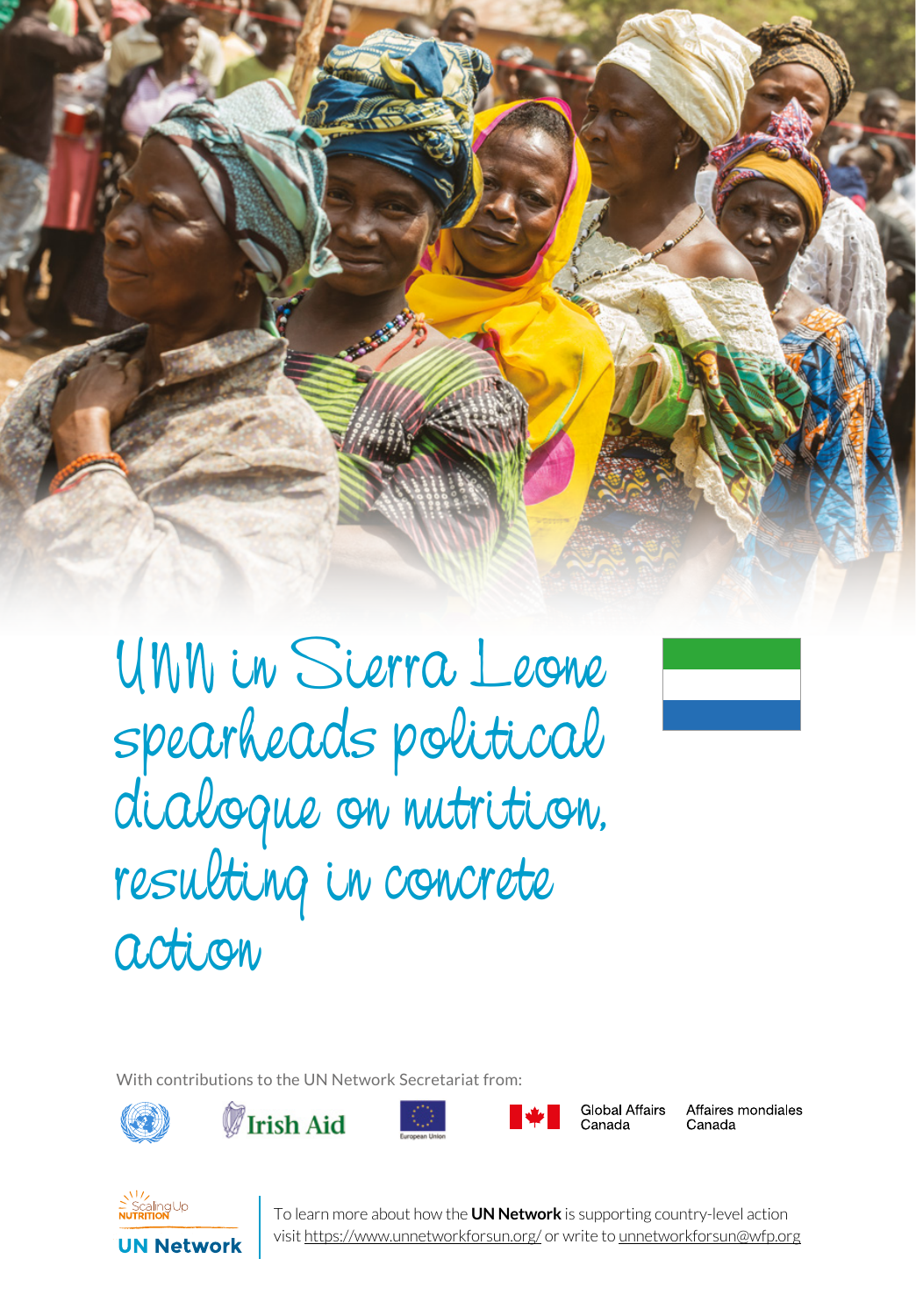the UNN took great advocacy strides in the lead up to the country's Presidential and Parliamentary elections, held in March 2018. To this end, three UNN tools were deployed in Sierra Leone, starting with the Multi-Sectoral Nutrition Overview. This overview reported encouraging trends in the reduction of stunting and wasting levels between 2010 and 2017 (34 to 31 percent and 7 to 5 percent respectively) at the national level. Delving deeper, it found that the situation varied from district to district, with stunting increases reported for a number of them.

## **FIGURE 12**

Excerpt from the Multi-sectoral Nutrition Overview in Sierra Leone (2017−18) conducted through UNN-REACH

**Eight districts recorded and increase in chronic malnutrition between 2010 and 2017, while seven recorded a decrease** 

**NIV**<br>ScalingUp<br>NUTRITION

## **The change in chronic malnutrition prevalence (in % points) between 2010 and 2017**

• Four districts, Bo and the Western Area districts recorded **Koinadugu**  increases (between  $5 - 10 \%$  $+3.9$ **Bombali**  points) in the overall prevalence **+4.7 -1.2**  of chronic malnutrition between 2010 and 2017, indicating a  $(15.6)$ **Kambia Tonkolili**  deterioration of the situation **Western Kono Port Loko Area Urb -11 +0.6 -4.6 Western**  • Tonkolili, Kailahun and Bonthe **Area Slums** districts showed a slight decrease **+10.3 Movamba** (5 % points) in overall **Western Kailahun Bo Area Rural +0.6**  prevalence of chronic malnutrition **+9.4 -6.6 Kenema +6.7**  between 2010 and 2017, **-4.6**  illustrating that the situation had **-7**  improved **Pujehun -2.3 Change in prevalence of stunting Decrease=**  *Improvement* **Increase=**  *Deterioration* #Irish Aid Government of Irelan<br>Rialtas na hÉirean **-15 -10 -5 0 +5 10+**  SMART 2010, SMART 2017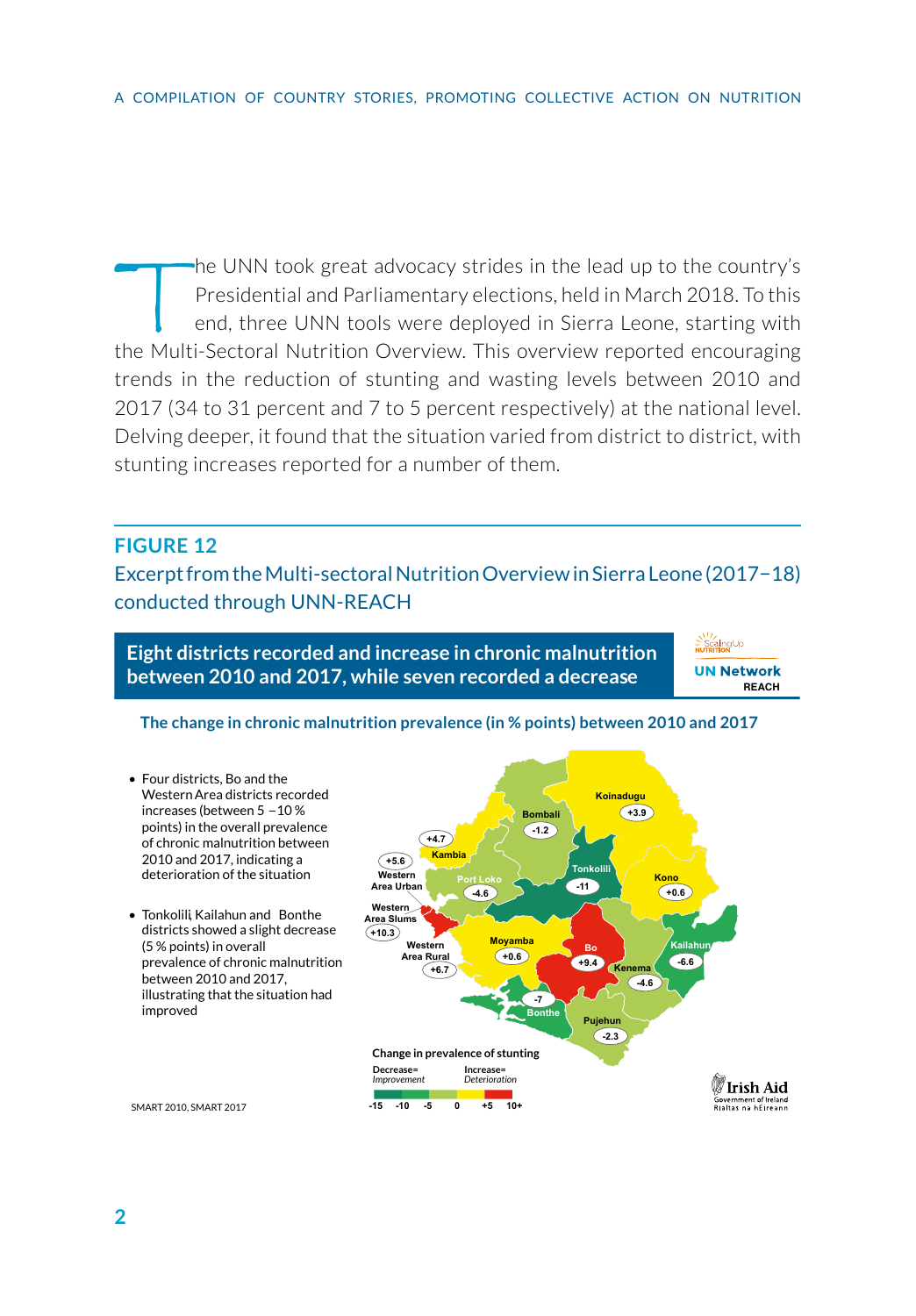The same UNN tool also highlighted that while moderate stunting and<br>wasting had decreased from 2010 to 2017, levels of severe forms<br>had remained virtually the same. Its in-depth analysis across relevant<br>nutrition indicator wasting had decreased from 2010 to 2017, levels of severe forms had remained virtually the same. Its in-depth analysis across relevant nutrition indicators from breastfeeding rates to food insecurity, adolescent pregnancy and women's empowerment highlighted geographical areas where additional focus was required.

The second exercise undertaken – a comprehensive mapping exercise – looked at nutrition-specific and sensitive programming supported by all relevant stakeholders, from government to the United Nations, civil society and donors. The mapping is generating valuable coverage data that is critical to identifying gaps, overlaps and potential areas where efficiencies can be enhanced to maximize impact. These findings were complemented by a Policy and Plan Overview, which assessed nutrition-specific and sensitive policy commitments in light of the current needs and existing programmes. The discrepancy, once clearly identified, was taken a step further through advocacy measures, led by UNN in concert with the donor community. Seizing windows of opportunity such as the March elections and national planning processes, Parliamentarians and running candidates were strategically targeted to ensure that nutrition would be placed high on the political agenda of the new Government.

A critical ingredient of success was the coming together of multiple stakeholders, including donors and UN senior leadership, complemented by the hands-on support of the UNN−REACH Facilitator, to collectively advocate for political commitments. A breakfast meeting was held with members of parliament to discuss the country's nutrition needs, culminating in a declaration by parliamentarians during a televised dialogue.